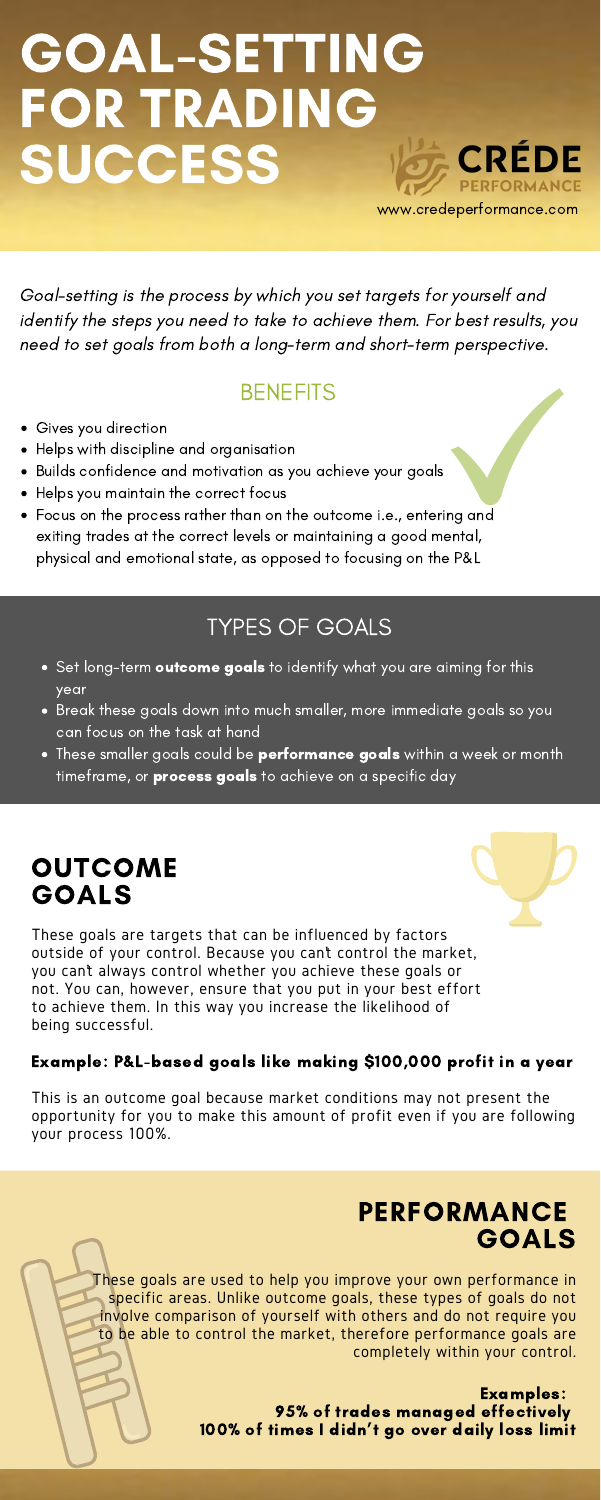These goals focus on strategy, emotional regulation, daily habits and any other processes you must go through to trade successfully or to meet your performance and outcome goals.

Listening to affirmation script to transform limiting beliefs Following decision-tree to a level of 9/10 or above Getting 7 hours sleep each night



#### PROCESS GOALS



#### Examples:

ACTION-ORIENTATED: Goals should be challenging but possible to attain and make sure your goals involve practical actions

RELEVANT: Figure out the key area that will make the biggest impact on your performance if you work on it, and then focus your goalsetting within that area

Whether you are setting outcome, performance or process goals, make sure they are all SMART for maximum performance impact

### SMART GOALS

SPECIFIC: For example, 12R average per month, not 'be profitable ' MEASURABLE: Set goals that enable you to identify objectively whether you have met them or not

- Write your goals down on paper. Research shows this will make you impact more likely to achieve them.
- Review your goals weekly. Tick off your list of goals as you achieve them. This build confidence and motivation.
- Be flexible with goals. If you find you are not achieving them because they are too challenging, adapt them to make them easier (or vice versa).
- Keep it simple. Dont set so many goals that you lose your focus. Try to set a few KEY goals that will make a big difference in terms of helping you on your way to achieving peak performance.

### READY TO GAIN THE MENTAL EDGE IN YOUR TRADING?

BOOK A CLARITY CALL TODAY W W W . C R E D E P E R F O R M A N C E . C O M

TIMED: Put a time limit on when you expect to have achieved your goal

## HOT TIPS